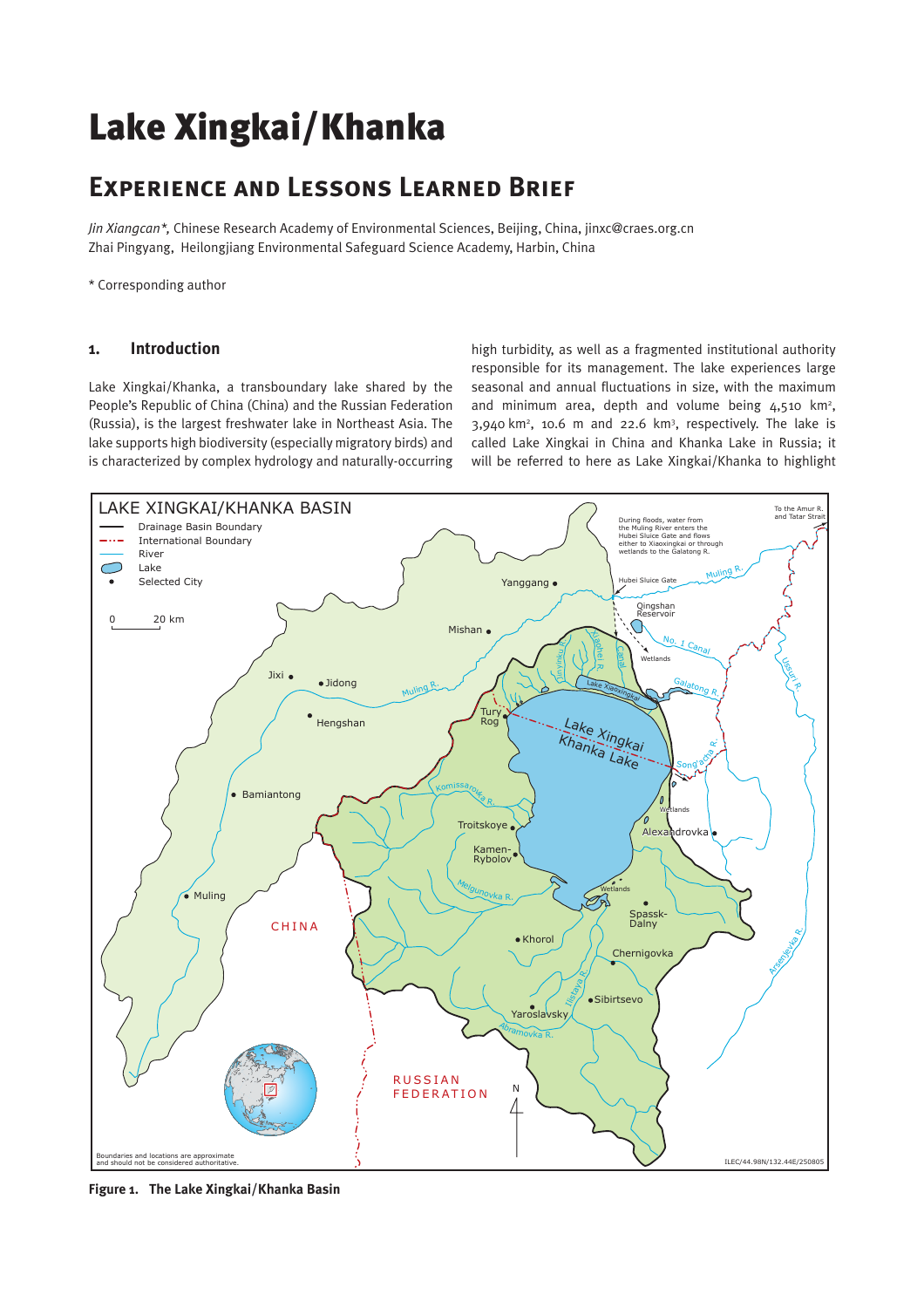its transboundary nature, with no preference implicit in the order of the names. Its basin is a part of the Wusuli/Ussuri drainage basin, which is part of the larger Heilong/Amur basin (also given in Chinese/Russian order), ultimately draining into the Sea of Okhotsk. The lake actually consists of two lakes: the small, northern Chinese Xiaoxingkai (small Xingkai) and the main Lake Xingkai/Khanka.

Although the lake is located in a relatively remote area, its basin is a significant source of agricultural products for both countries, providing livelihoods and water resources for the local inhabitants. There is evidence that the basin has been settled since Neolithic times. Much of the land use in the basin is either forest or agriculture. The lake is also important for its biodiversity and role as a habitat for animal and plant species, including the red-crowned crane *(Grus japonensis)*, whiteneped crane *(Grus vipio)*, and oriental white stork *(Ciconia boyciana)*.

The most important features affecting the ecological uniqueness of the Lake Xingkai/Khanka drainage basin include the territory's relief characteristics and geological structure; the distinctive monsoon climate with its constant possibility for catastrophic sequences of different natural phenomena (floods, typhoons, soil erosion); the uneven nature of its economic development; and the concentration of anthropogenic pressures in the region conducive to zones of ecological distress. Because of the environmental and economic importance of the Lake Xingkai/Khanka Basin to both China and Russia, crucial issues for the population of the region include: wetland conservation and management; water quality control (particularly nutrients and pesticides from agricultural runoff); groundwater protection; and water use for irrigation, drinking water and fishing.

According to current information, the main environmental problems facing Lake Xingkai/Khanka include the following:

- Its wetlands and moorlands are vanishing quickly due to over-reclamation, causing destruction of the ecoenvironment and aggravating soil erosion;
- Precious animal and plant resources are being destroyed in the catchment, with the numbers of rare wild animals and plants falling rapidly; for example, the oriental white stork (*Ciconia boyciana)*, red-crowned crane (*Grus japonensis)* and Xingkai pine on the verge of extinction; and,
- Parts of the lake have been seriously polluted because of increasing human activities and the resulting high pollution loads from around the lake.

The management response to these issues is still in an early phase, with most work being done on an individual country basis. The reader will note that many of the statistics given in this report are given separately for the Chinese and Russian sides of the lake, primarily because no comprehensive program has been established to gather information in a consistent manner. Thus, equivalent data are not available for all topics discussed in this report. Further, both China and Russia have established separate special nature protected areas in the drainage basin (i.e., Khankaisky State Nature Reserve in Russia; Xingkai Lake Nature Reserve in China). Important new cooperative efforts include the UNEP Diagnostic Analysis (2001), conducted by a joint team of Chinese and Russian scientists (and from which this report draws heavily), as well as a proposed Global Environment Facility project called "Integrated Management of the Amur/Heilong River Basin", which will have a significant component addressing Lake Xingkai/Khanka issues.

# **2. Background**

The landscape of Lake Xingkai/Khanka and its basin differs from other regions of Northeast Asia. The basin contains widespread meadow vegetative communities and grassy bogs. The wetlands at the eastern coast of Lake Xingkai/Khanka have unique vegetation and fauna, with no analogs in the region. As a whole, the Lake Xingkai/Khanka drainage basin is characterized by substantial biodiversity. The availability of a large freshwater source (the lake) has resulted in a huge abundance of waterfowl and near-water birds. There also are many freshwater species of fish and other aquatic species in Lake Xingkai/Khanka, and a significant number of rare and endangered species of plants grow in its waters and adjacent territory.

# 2.1 Biophysical Features

# *2.1.1 The Lake and its Drainage Basin*

Lake Xingkai/Khanka was formed by the breaking and sinking of the Earth's crust. The lake later shrank in the late Pleistocene era, with plate-like and belt-like sand mounds appearing and separating the lake into to two parts, as well as separating the Muling River basin from the Lake Xingkai/Khanka basin. The lake area varies between  $3,940 - 4,510$  km<sup>2</sup>, reflecting rainfall variations between seasons and years. The average lake depth and volume are  $4.5$  m and  $18.3$  km<sup>3</sup>, respectively, with its maximum depth and volume being 10.6 m and 22.6 km3 , respectively. Table 1 presents a summary of some key morphological characteristics of the lake and its basin.

Lake Xingkai/Khanka is shallow, with the greater depth in the northern part, and shallower depth in the southern part. Although some areas along the western shore of the lake have steep, rocky cliffs (a few tens of meters high), most of the lakeshore is low and swampy, reflecting the fluctuating nature of the lake's surface area. The topography of the lake's drainage basin is characterized by a transition from mountainous ridges of middle mountainous and low mountainous relief, to a zone of tumulus and hummocky relief and, subsequently, to high and low accumulative plains. Overall, the basin is quite flat, especially in the northern and eastern parts, contributing to the complex hydrology of the area.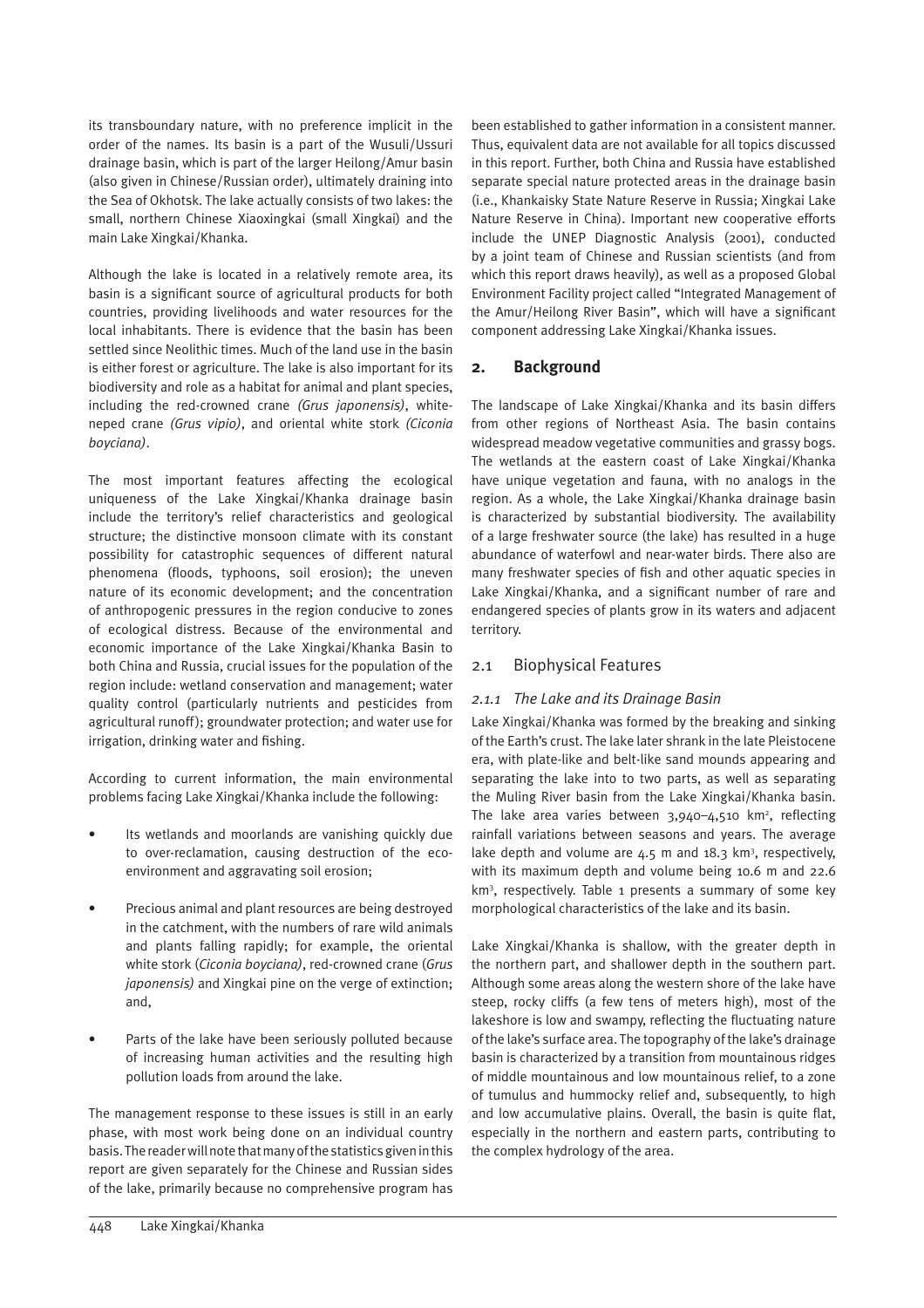| Water area (lowest; average; highest)                                          | 3,940; 4,070; 4,510 km <sup>2</sup> |
|--------------------------------------------------------------------------------|-------------------------------------|
| Average depth (lowest; average; highest)                                       | $3.22; 4.50; 4.51 \text{ m}$        |
| Volume of water (lowest; average; highest)                                     | 12.7; 18.3; 22.6 km <sup>3</sup>    |
| Altitude above sea level (at average level)                                    | 68.9 m                              |
| Length of shoreline (average long-term water level)                            | 308 km                              |
| Basin area (not including Muling River basin)                                  | 21,766 km <sup>2</sup>              |
| Ratio of lake volume (average long-term water level) to annual inflow of water | 9.4                                 |

**Table 1. Main Morphological Characteristics of Lake Xingkai/Khanka Basin.**

Source: Based on Table 2.3, p. 25 in UNEP (2001), with corrections and additions.

It is challenging to accurately specify the Lake Xingkai/Khanka drainage basin, due to both natural conditions and the effects of human interventions. In the absence of any diversion projects, the natural drainage basin of the lake is illustrated as the darker-colored area in Figure 1; namely, the area containing rivers that naturally drain into the lake. This "main basin," with an area of 21,766 km<sup>2</sup>, contains approximately 23 rivers flowing into the lake; 8 drain from China and 15 drain from Russia. The Song'acha River is the only river that flows out of the lake, subsequently flowing to the Wusuli/Ussuri River and on to the Heilong/Amur River system, finally emptying into the Pacific Ocean at the Tatar Strait.

The construction of flood diversion canals and sluice gates on the Muling River (indicated in lighter color in Figure 1) dramatically altered the hydrology of the Xingkai/Khanka Basin by allowing part of the flood waters of the Muling River basin to enter the Xingkai/Khanka basin. The Muling River originates from the Woji Mountains and flows through several major cities and towns, including Muling, Jixi, Jidong, Mishan, and Huling, and converges into the Wusuli/Ussuri River. The Muling River, with a basin area of 15,184 km<sup>2</sup>, has an annual runoff of 2.2 km3 . Unfortunately, there is very little wastewater treatment in this basin.

Flood control dams were constructed along the banks of the Muling River, in order to prevent the flooding of farmland during the wet period. Furthermore, and most important for Lake Xingkai/Khanka, a flood-diversion sluice gate was constructed nearby Hubei Village (20 km East of Yanggang) to protect cultivated land in the downstream Muling basin (the areas north and northeast of Lake Xingkai/Khanka in Figure 1). This diversion is called the Muxing flood-diversion course or the Hubei sluice gate. The flood-diversion sluice gate is opened when the Muling River water level exceeds the warning stage. The flood waters are diverted into either of two distinct paths: (a) through the Muxing flood diversion course, Dongdihe Canal, wetlands, Lake Xiaoxingkai, Lake Xingkai/Khanka, Song'acha River or (b) through the Muxing flood diversion course, Dongdihe Canal, wetlands, Galatong River and Song'acha River. What path is used depends on the seasonal conditions: the Dongdihe Canal flows into the small lake through wetlands and moorlands during the wet season, but flows into the Galatong River through wetlands and bogs in the normal and dry seasons. It should be noted that only the former path leads to the direct discharge of waters into

Lake Xingaki/Khanka, whereas the latter path takes a more northeasterly path, avoiding the lake itself.

Approximately 0.65 km3 of water flows into the Dongdihe canal from the Muling River each year. Since the Muling River water flow is controlled by precipitation, the water flow of Hubei gate varies distinctively, both seasonally and annually. In dry years, there is no flow through the Hubei sluice gate. Considering all of the relevant factors, including the large evaporation from wetland and bog surfaces, it is estimated that 0.4 km<sup>3</sup> of flood water enters the small lake (Xiaoxingkai) from the Dongdihe Canal annually.

In regard to the connection between the smaller and larger lakes (i.e. between Xiaoxingkai and Xingkai/Khanka), there is a natural sand mound lying between Xiaoxingkai and Xingkai/ Khanka. The mound is approximately 35 km long, 75 m above sea level (5-6 m above the average lake level), 10 m wide at the top and 60-70 m wide at the base, with primitive forests growing on it. However, a large-scale hydraulic engineeringflood-diversion sluice was constructed between the large and small lake in September 1976, making it possible for the Muling River to flow into Xingkai/Khanka Lake. The water enters Lake Xiaoxingkai through three main paths, including (a) discharge from rivers in the "main" basin  $(0.12 \text{ km}^3)$ ; (b) diversion from Dongdihe Canal ( $0.4 \text{ km}^3$ ); and (c) direct precipitation (0.08 km3 ). Water leaves Lake Xiaoxingkai via four main paths, including (a) flow through a flood-diversion sluice gate to Lake Xingkai/Khanka (0.31 km3 ); (b) irrigation (0.25 km3 ); (c) flow to the Xingkailiu River (0.02 km<sup>3</sup>); and (d) evaporation (0.17 km<sup>3</sup>).

The total inflow and outflow of Lake Xiaoxingkai does not add up precisely, indicating the need for further study. Nevertheless, it seems reasonable to conclude that over 75% of the diverted Muling River flood flows end up in Lake Xingkai/Khanka. The total annual inflows to Lake Xingkai/Khanka were estimated by UNEP (2001, p. 28) to be 0.696 km<sup>3</sup> from the Chinese side, and 3.4 km<sup>3</sup> from the Russian side. Although these numbers also must be treated with caution, they nevertheless indicate that much of the inflow to Lake Xingkai/Khanka comes from the Russian side of its drainage basin. Thus, one significant factor regarding the Muling River flood inflows is not so much their quantity, but rather the fact that they come from an urbanized area with virtually no sewage treatment.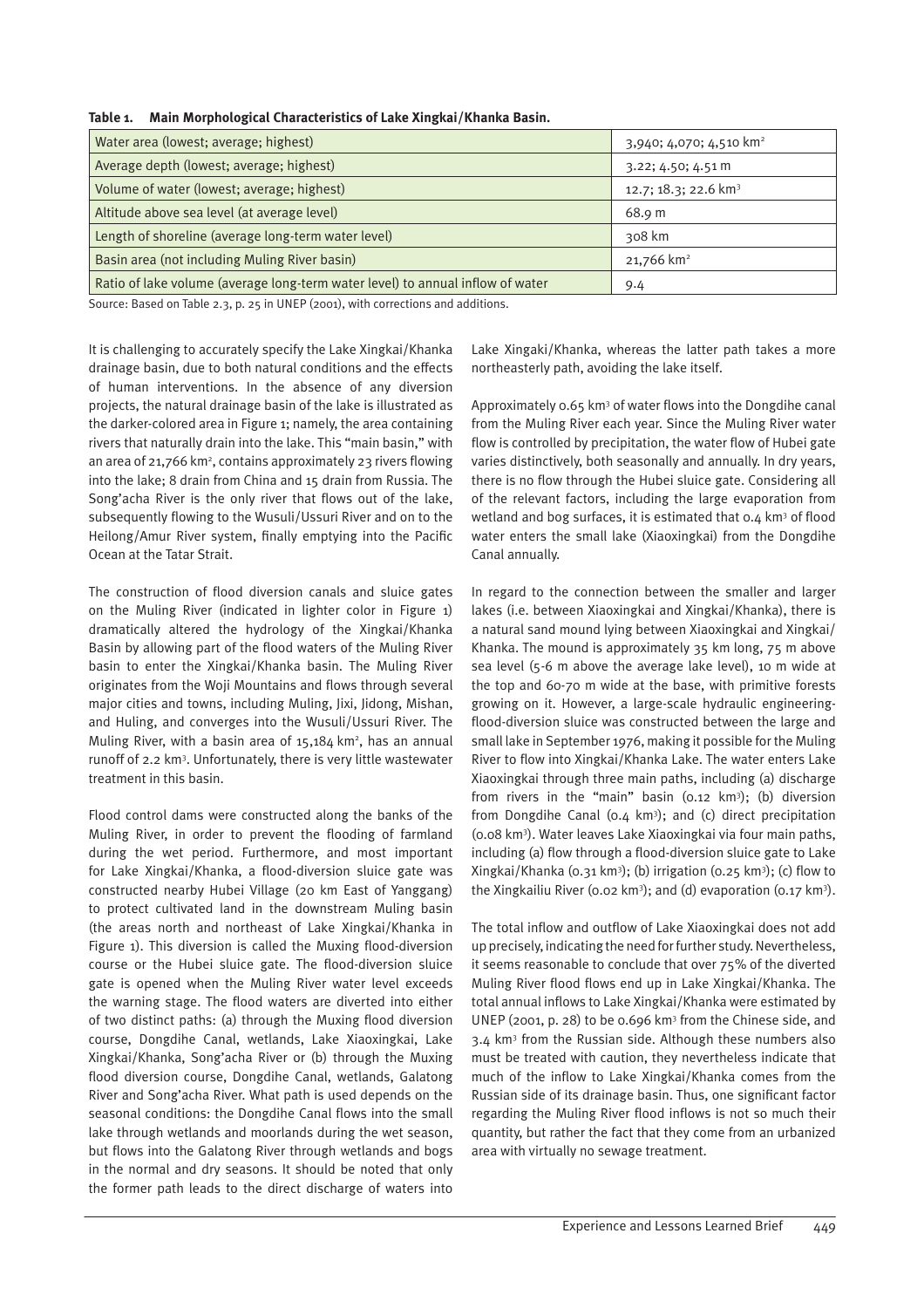#### *2.1.2 Climate*

The Lake Xingkai/Khanka basin is located in the continental monsoon climatic zone, with the climatic characteristics of the region being affected by the monsoon character of the air mass circulation. The lake basin territory is predominantly influenced by very cold, dry air masses forming in the area of strong Asian anticyclones. During this period, the weather is primarily clear and frosty. The cold period is approximately 200 days in length, with the coldest month being January (an average monthly air temperature lower than -18°C). The duration of the frost-free period in the lake drainage basin is 153-161 days over the annual cycle. The annual precipitation in the Lake Xingkai/Khanka drainage basin averages between 530-630 mm, decreasing progressively from south to the northwest. Strong winds are common, and cause significant mixing of this shallow lake, thereby leading in part to high turbidity and low transparency.

#### *2.1.3 Biota*

There are unique natural complexes of international significance in the lake's drainage basin, comprising wetlands, stepped oak forests and light forests (including *Pinus densiflora*). Residual Ussuriiskii deciduous-cedar forests still exist in the southeastern part of the basin. The Khankaiskii State Natural Reserve is a special protected natural area.

Suitable climatic conditions and fertile lands have favored the agricultural development of the Xingkai/Khanka drainage basin. The agricultural area in the six Russian lake districts is 4,642 km<sup>2</sup>, with soybeans, rice, vegetables and potatoes being important crops, in addition to fodder areas. The total farmland area is approximately 1,669 km<sup>2</sup> in the Chinese portion of the drainage basin, abounding in soybean, rice, corn and wheat, as well as industrial beet crops. Mechanized agriculture is used in about 85% of the farmland area in the Chinese portion of the drainage basin.

The highly-productive ecosystems in the lake drainage basin are the source of many species and population-genetic diversity. They consist of many valuable species of plants and animals with outstanding landscape-forming, climate, economic, recreational and aesthetic significance. Lake Xingkai/Khanka is the major fishery resource for the region, and contains 65 species of fish. The major species include cyprinidae (*Cyprians carpio, Carassius aurutus, Erythroculter erythropterus, Erythroculter mongolicus,* etc.). Forests cover approximately one-third of the area of the Lake Xingkai/Khanka "main" drainage basin.

#### *2.1.4 Other Resources*

Although the Lake Xingkai/Khanka drainage basin does not contain a wide range of natural resources, there are significant deposits of coal, cement raw materials, and fluorspar raw materials. There is comparatively little industry on the drainage-basin scale, with most of the existing industry concentrated on the Russian side of the basin.

#### 2.2 Political and Socio-economic Features

#### *2.2.1 The Jurisdictional Features*

As noted above, the Lake Xingkai/Khanka basin is shared by Russia and China, with both countries being riparian to the lake. At the provincial level, the lake is within the Heilongjiang Province in China and Primorsky Kray in Russia. Within China, the lake belongs to the People's Government of Mishan City (which includes 2 towns and 6 villages), the Xingkaihu State Farm, the Xingkaihu Agriculture Factory of Heilongjiang Province and the Army. On the Russian side, Primorsky Kray consists of 6 administrative districts (Khankaisky, Spassky, Pogranichny, Khorolsky, Mikhailovsky and Chernigovsky) with one major city, Spassk-Dalny, situated in the lake basin.

#### *2.2.2 The Political Significance*

The Lake Xingkai/Khanka drainage basin is relatively remote from the main center of each country, with a population of approximately 345,500 people (1998); about 68.7% of the population lives in rural areas. There are only two main cities in the drainage basin; namely Spassk-Dalny in Russia and Mishan in China. However, the area is a major agricultural zone for both countries, with farming dominating the economy. Fisheries also represent an important economic activity in the lake's drainage basin. The Russian lake shoreline contains two fish-breeding enterprises and one fish-processing factory. Fishing activities in China are conducted in the lake, as well as the river, channels and reservoirs. Some mining, industry, forestry and tourism also take place in the basin.

#### *2.2.3 The Past Social and Economic Development History*

Although the Lake Xingkai/Khanka drainage basin is sparsely populated, its suitable climatic conditions and fertile land favor agricultural development.

**Chinese Side of Basin.** The population in the Chinese portion of the Lake Xingkai/Khanka drainage basin is smaller than that in the Russian portion, with about 73,500 people living near the lake (not including the population in the Muling River basin). Most people in the region are engaged in agricultural activities, while the urban population is primarily engaged in business, manufacturing and agricultural management activities.

Although a State Farm was established for large-scale land reclamation in 1945, the area was not developed on a large scale until after 1949. A first-grade port (Mishan port) was built in the town of Dangbidian in 1988. The irrigated area around the lake is approximately 233 km<sup>2</sup>. A breeding farm was set up in the northern bank of the small lake (Xiaoxingkai) in 1955, with a maximum fish catch of 1,046 tons/year. Animals such as mink are also raised in the lake basin. The Xingkaihu State Farm is located in the northeast part of Lake Xingkai/Khanka, and contained a paper mill which has recently been shut down.

**Russian Side of Basin.** The Tury Rog military post was created on the boundary of Khanka Lake and Manchuria in 1859, and the first Russian ploughmen arrived in 1862. The development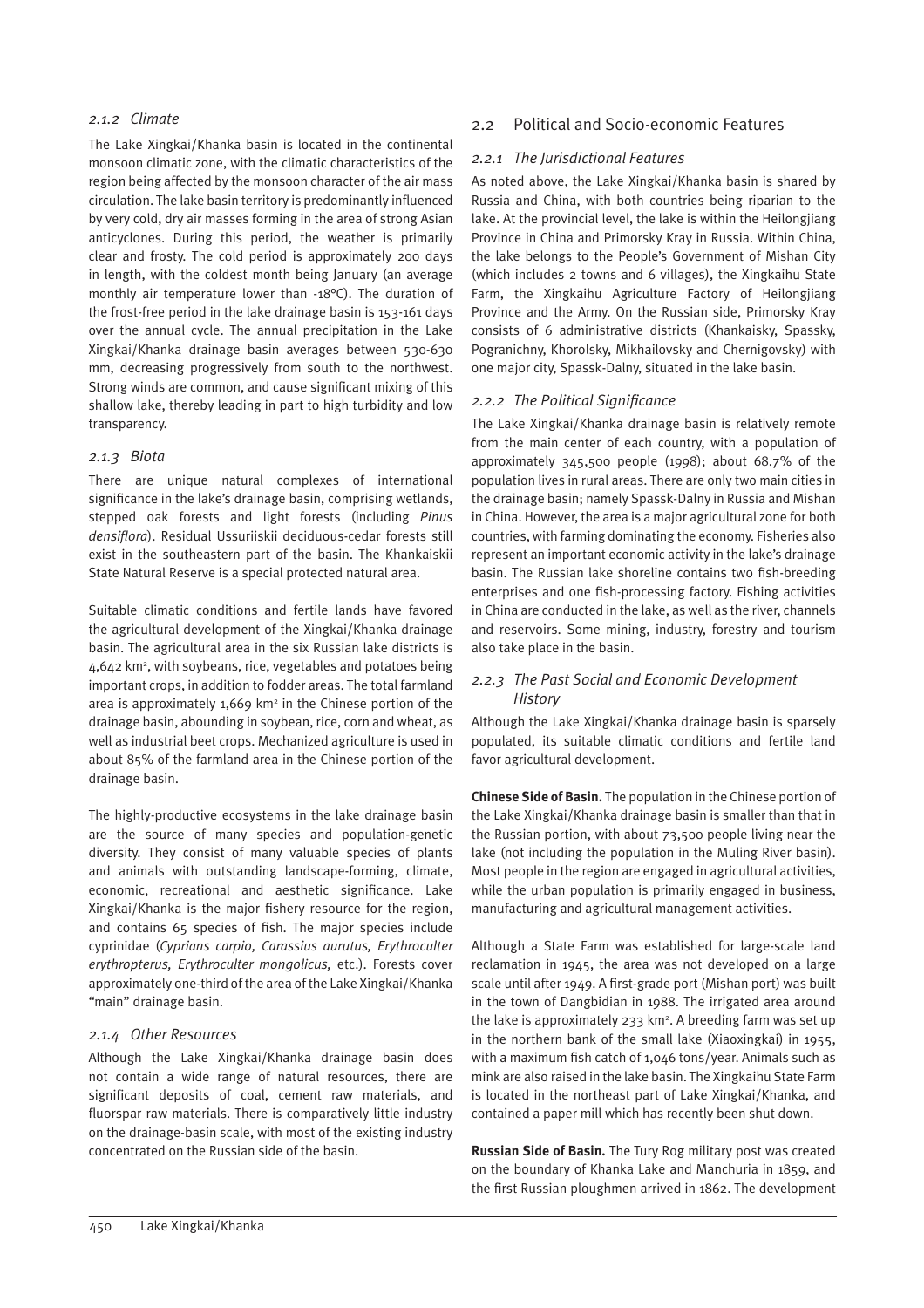of both the Khanka Lake basin and practically all Primorsky Kray began from that point, with the basin being mainly an agricultural area from the beginning of its settlement.

The population in the Russian portion of the Lake Xingkai/ Khanka drainage basin is relatively small (approximately 272,000 residents), with 61% living in rural areas. The Russian portion of the drainage basin is the most developed territory (primarily agriculture) in Primorsky Kray. Of particular interest is the reduction in the Russian population density since the 1980s, which is attributed both to a decrease in the birth rate and the migration of people to other areas.

# 2.3 Institutional and Managerial Features

There currently is no unified plan or authoritative organization to manage the lake. Instead, programs and responsibilities are divided between the two countries, and also divided within the countries themselves. On the other hand, both China and Russia have established special nature protected areas in the drainage basin (Russian Federation Khankaisky State Nature Reserve; Xingkai Lake Nature Reserve of the People's Republic of China). Nevertheless, substantial irrigation and industrial activity takes place in these protected areas, being one of the main reasons for the environment problems in the lake and its basin.

# **3. Biophysical Environment**

The Lake Xingkai/Khanka drainage basin is recognized by the international scientific community as one of the world's most important regions in regard to its biodiversity characteristics. It was included in the list of the Ramsar Convention for Russia as one of the largest wetlands in Northeast Asia, and as a nesting center for rare and endangered bird species.

The drainage basin has a striking diversity of plant and animal species. The Chinese portion of the drainage basin, for example, contains 1,460 species of plants and 282 species of wild animals. Based on preliminary data, the Russia portion of the drainage basin contains at least 620 species of vascular plants, 61 species of mammals and 342 species of birds. Fiftyeight of the bird species have the status of being rare species in the territory. Forty-four species are included in the Red Book of Russia, and 12 species are included in the International Red Book.

# 3.1 Past and Current Conditions

The biodiversity in the Lake Xingkai/Khanka drainage basin is connected historically with intensive geological processes, resulting in a unique mixture of flora and fauna. The area contains grassy swamps (red-sedge swamps, sedge bogs, and large-grass swamps) and meadow vegetative communities, being of fundamental importance to the bird communities. No comparable-sized areas in Russia contain as large a number of bird communities. Of the 48 endangered bird species of the Russian Far Eastern territory, 10 species are unique to

the Prikhankaiskaya Lowland. Further, 225 species of the 287 species protected under Soviet-Japanese (1973) and Russian-Korean (1998) conventions dwell in the Lake Xingkai/Khanka drainage basin.

## *3.1.1 Forests*

The forests in the drainage basin belong to the temperate-cold forestall sub-zone. Broadleaf forests of *Quercus mongolica, Tilia amurensis, Fraxinus mandshurica, Phellodendron amurensis, Populus davidiana, Betula platphylla. Ulmus propinkua,* Mongolian Scotch pine, Manchurian walnut, maple and *lndigobush amorpha* occupy the largest area. The bush and liana include filbert, shrub lespedeza, prikly rose, Mongolian willow, Amur grape, *Marlyprickle acanthopanlax, Fimbriate orostachys,* Mongolian ephedra, Chinese magnoliavine, fourleaf ginseng and lily of the valley, as well as more than 20 healing plants.

According to Chinese experts, the flora in the Chinese portion of the lake's drainage basin comprises plants of 53 orders, 104 families, 477 genera and more than 1,060 species. Industrial forests in the Chinese portion of the drainage basin, as well as water protection zones or forest belts, comprise Korean cedar, Chinese juniper, various species of spruce, larch, fir, tree-like willow, poplar, pine *(Pinus silvestris)*, and Manchurian nut chozenia *(Chosenia macrolepis)*.

# *3.1.2 Fauna Biodiversity*

The Lake Xingkai/Khanka drainage basin is estimated to contain one-third to one-half of the species known in Russia. Focusing on the Russian Far East, the drainage basin contains 61.5% of the mammal species, 65% of the bird species, 80% of the amphibian species, and 45.4% of the reptile species. These totals include 498 species of Vertebrata of Chordata, comprising 6 classes, 37 orders, 104 families, and 291 genera. Considering only mammals, there are 61 registered species of 44 genera of 18 families of 6 orders. The Chinese portion of the Lake Xingkai/Khanka drainage basin has relatively fewer groups of animals, primarily because of the degraded remaining natural biotopes, as well as an apparently high degree of anthropogenic transformation and fragmentation of sites.

The current ornitho-fauna in the Lake Xingkai/Khanka drainage basin is comprised of 342 bird species. Of this number, 185 have been determined as authentically nesting in the basin, with an additional 7 species thought to nest there. During the winter period, 93 species were observed, with 28 other species being occasional visitors, and the remaining species appearing only during seasonal migrations. In regard to the nesting habits of bird species in the Russian portion of the drainage basin, 333 species of birds have been recorded at the Khanka Nature Reserve up to the present time. Forty-four of these species are included in the Red Book of Russia and 12 in the Red Book of the International Union for Nature Conservation, which is a record for Russia.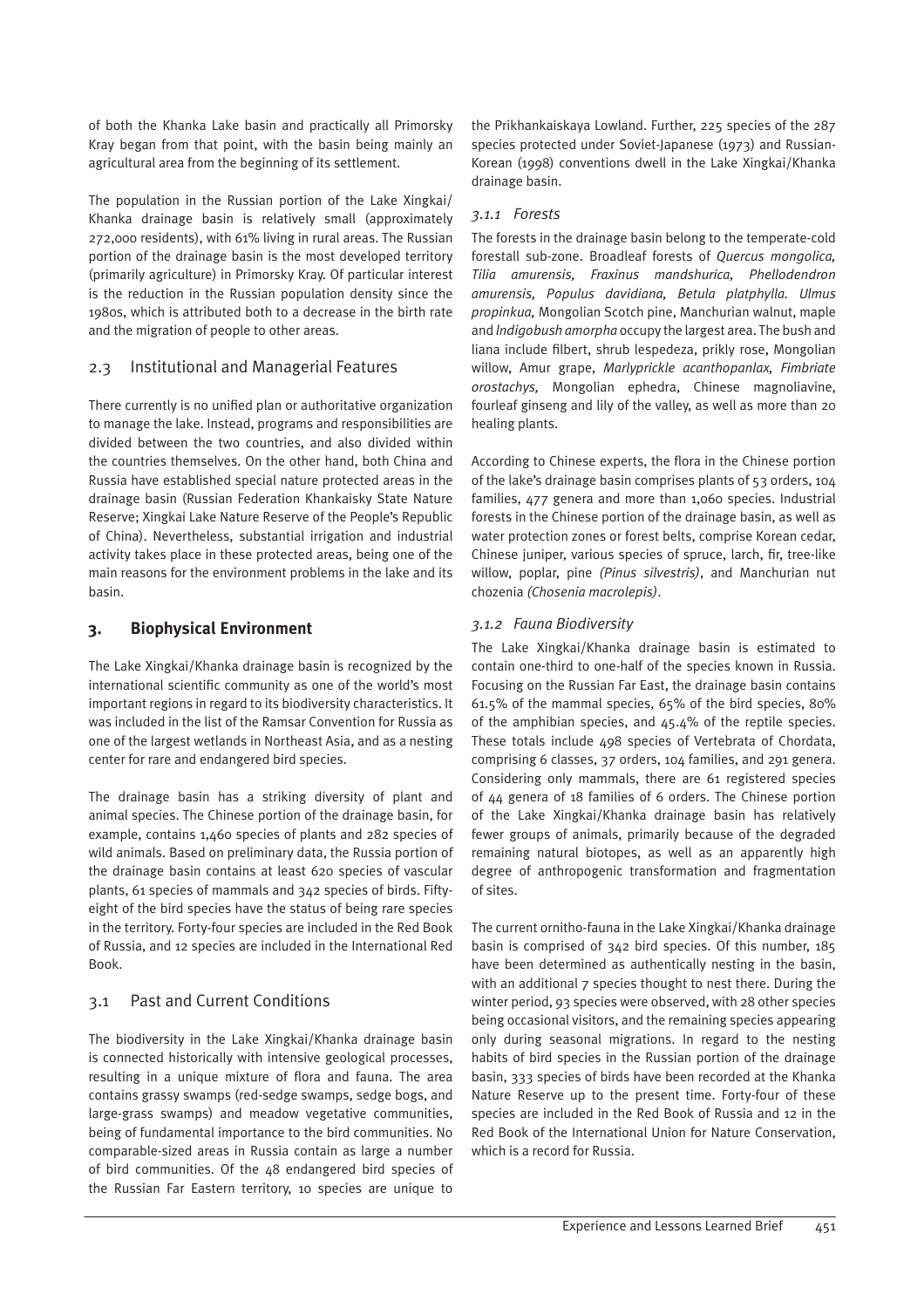The Lake Xingkai/Khanka drainage basin has 8 permanent species of amphibians, representing two orders: Caudata *(Salamandrella keyserlingi)* and Anura (representatives of 4 families). Ten species of reptiles from two orders, 2 species of lizards, and 7 species of snakes also have been recorded.

Lake Xingkai/Khanka also contains a diversified ichthyofauna, primarily because of the lake's shallow depth and hydrological regime. The ichthyofauna includes 1 species of Petromyzonidae, and 73 species of fishes incorporated in 58 genera, 18 families and 8 orders. The Lake Xingkai/Khanka drainage basin contains about one-quarter of all representatives of freshwater fish fauna in Russia. The diversity of the freshwater fish fauna in the lake's basin has no analog either in Russia or in the entire Paleoarctic region. Some of the fish species comprise important fisheries, including *Erythroculter erythropterus, Erythroculter mongolicus, Erythroculter oxycephalus, Hypophthalmichthys molitrix* and Chinese perch, accounting for about 70% of the total fish catch. The autochthonous species of Lake Xingkai/ Khanka can be grouped as follows:

- Eurasian species, for which the Amur/Heilong River Basin represents their marginal, extreme southeastern extent (20%);
- Endemic species of the Amur/Heilong River Basin (Amur Province, without Sakhalin) (17%);
- Species spread only in the Amur (Manchurian) transition region, or that visit Northern China through the Yellow (Huanghe) River (21%); and,
- Sino-Indian species, for which the Amur/Heilong River Basin is the border of their northern extent  $(42\%)$ .

The mollusks in Lake Xingkai/Khanka include 84 species of 28 genera and 15 families. Gastropoda comprise 55 species of 28 genera and 15 families, while large bivalves comprise 21 species of 7 genera and 2 families, and small bivalves comprise 8 species of 4 genera and 3 families.

#### *3.1.3 Phytoplankton*

The phytoplankton in Lake Xingkai/Khanka is characterized by the relatively constant presence of diatoms, being most abundant in autumn. The most abundant phytoplankton in summer include *Cyanophyta* of the genera *Microcystis, Gloeocapsa, Aphanothece* and especially *Anabaena*, whose growth usually continues until late autumn. Algal blooms attributed to the mass development of *Cyanophyta* and colonial filamentous algae, coupled with diatoms, also have been observed.

Based on 1995 data, the Lake Xingkai/Khanka basin contained 180 species and intra-species of algae, including *Cyanophyta*  (26 species), *Euglenophyta* (9 species), *Dinophyta* (1 specie), *Cryptophyta* (4 species), *Chrysophyta* (12 species), *Bacillariophyta* (64 species), *Xanlhophyta* (1 species) and *Chlorophyta* (62 species).

In winter and spring, diatoms comprise the main phytoplankton biomass and species vary in the lake. In summer and autumn, the number of *Chlorophyta* species increases, with their biomass becoming comparable to that of diatoms. In July and October, the phytoplankton biomass consists of approximately equal biomasses of the following species: *Snowella rosea*, species of diatom genera *Stephanodisvus, Cyclotela, Nitzschia, Navicula, Aulacoseira, Schroederia setigera, Ulothrix tenerriam,*  species of *Chlorophyta* and *Chrysophyta* from *Ankistrodesmus, Monoraphidium, Scenedesmus dinobryon* and *Mallomonas tonsurata*.

#### *3.1.4 Water Quantity and Quality*

The drainage basin's water resources are used for a variety of human activities. The annual runoff to the lake totals about 4.1 km<sup>3</sup>. The majority of the water input from the Chinese portion of the basin is from the Muling River's floodwater. The water use in the basin in 1995–1996 indicates that, of the total water use of 0.739 km<sup>3</sup>/year, about 0.693 km<sup>3</sup>/year is used for irrigation purposes.

Lake Xingkai/Khanka is characterized by high concentrations of suspended solids and low water transparency. Typical transparencies are less than a meter, and sometimes decrease to less than 10 centimeters, primarily because of the winds, which easily mix this shallow lake, causing the suspension of materials in the water column. Although human-induced land use changes, as well as direct pollution, undoubtedly affect the lake's water quality, it is difficult to discern the magnitude of this problem, given the paucity of long-term data. UNEP (2001) identifies soil erosion caused by "irrational exploitation" of land in both the main and Muling River basins as a very serious problem. The annual average suspended solid concentrations are illustrated in Figure 2. It is noted that values for the Russian side of the basin are much lower, which may reflect different methods for measuring suspended solids, as much as it represents actual differences in the lake's quality. Nevertheless, although relatively high for a lake, the values are characteristic of Lake Xingkai/Khanka.

Because of the lack of wastewater treatment in either the main basin, or the Muling River basin, one may expect high organic loadings to the lake. The Biochemical Oxygen Demand (BOD5) and Chemical Oxygen Demand (COD) values for Lake Xingkai/ Khanka are illustrated in Figures  $3$  and  $4$ . Although the COD is quite high, the BOD5 is fairly low. It should be noted that the methods for measuring COD are different in China and Russia, so the data are not directly comparable. Despite this apparently high organic loading, however, the dissolved oxygen level of the lake is relatively high, as shown in Figure 5.

Because of the lack of wastewater treatment in the drainage basin, pathogenic contamination also is a likely problem in the lake. Unfortunately, however, there is little hard data to support or refute this claim. The Muling River water quality parameters indicate the river is suffering from serious organic pollution originating from Mishan City (see UNEP 2001, p. 38–39 for further discussion on Muling River water quality).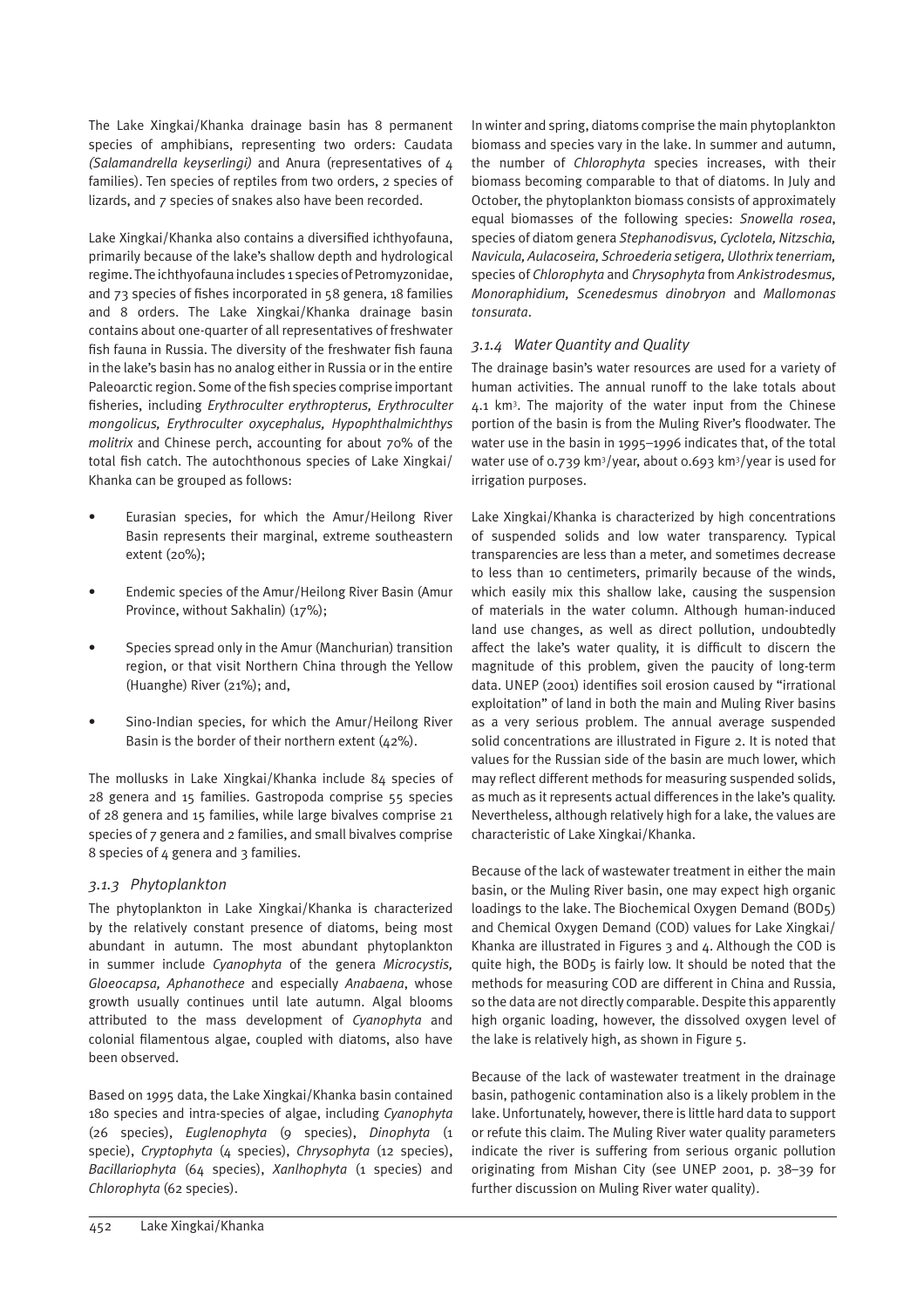The nutrient concentrations (phosphorus, nitrogen) for Lake Xingkai/Khanka are presented in Figures 6 and 7, respectively, being indicative of a eutrophic status. There does not appear to be a discernable trend in total phosphorus concentrations. There has been a substantial decrease, however, in the ammonia (NH4-N) concentration on the Russian side (the only side for which nitrogen data is available), reflecting a sharp decrease in fertilizer use on the Russian side since the early 1990s.

Toxic contamination is more of an issue on the Russian side than on the Chinese side, given its relatively higher industrial and mining activities. UNEP (2001) reports a wide range of contaminants, including heavy metals, pesticides (DDT, HCCH), phenol, and oil. It is noted that the level of copper found in certain areas (Kamen-Rybolov) is about 100 times the maximum allowable concentration of 1 mg/L. Unfortunately, neither the sources nor time trends of these pollutants are known.

# 3.2 History of Lake Degradation

The Lake Xingkai/Khanka drainage basin has undergone significant economic development, including agricultural activities, over the past 140 years. This development has resulted in negative ecological impacts, including contamination of surface waters and (partly) groundwater; soil cover erosion; and reduced communities of rushes in wetlands and related biodiversity degradation. The occurrence of natural calamities in the region further exacerbates such negative impacts.

UNEP (2001) identifies the main reasons for biodiversity degradation in the Lake Xingkai/Khanka drainage basin as: draining of swamps; lowering of the lake's water level; agricultural development (particularly affecting bird nesting areas); stress due to the noise and other impacts of technical facilities; large-scale environmental contamination; cutting forests; and reduction and/or elimination of ecological corridors.

Although deciduous forests of poplar, birch, oak, linden, elm, and walnut on typical brown soils once existed in the foothills of the Eastern-Manchurian Mountains, many have subsequently been clear-cut and transformed into agricultural fields.

Economic development of the coastal zone, and water pollution related primarily to agrochemicals, has resulted in major biotic changes. Seven species of birds that previously bred in the Russian portion of the drainage basin, for example, have subsequently disappeared, including three listed in the Russian Red Book. Four other species also are on the verge of extinction.

Because birds have high ecological integrity, unlimited mobility, and respond to changes in habitat environment, the dynamics of the former and existing bird populations in the drainage basin provide a model for estimating biodiversity loss. Based

on available data, several species of birds, including *Nipponia nippon, Cygnus olor, Lyrurus tetri,* and *Otis tarda*, have either disappeared, or have been greatly reduced in number in the basin, due to hunting and human-induced habitat changes.

There also has been a decrease in fish catches. By 1987, fisheries production had dropped by about 10 times the level of 50 years before then (UNEP 2001, p. 16). Overall, the fisheries are reported to be in relatively poor condition, due to anthropogenic pollution and overfishing (especially economically-important fish).

# 3.3 Lake and Drainage Basin Resource Conflicts

Open conflict over resource use has not yet become a feature of the Lake Xingkai/Khanka drainage basin. That is not to say, however, that various users of the lake and its resources do not negatively affect other users. Industrial pollution, for example, affects the quality of fish. Overfishing compromises the ability of future users to earn a livelihood. Pathogenic contamination from upstream users may be impairing the health of downstream users, and so on. Nevertheless, and perhaps reflecting the remoteness of the lake basin, the two riparian countries have not experienced serious conflicts over the lake basin resources. Nevertheless, a further, sudden reduction in the lake's quality or biodiversity could put much more pressure on users and ultimately lead to possible conflicts.

# **4. Management Environment**

# 4.1 Lake Management Programs and Processes

The management of Lake Xingkai/Khanka and its drainage basin is characterized by fragmentation at all governmental levels. Although no unified plan exists for the basin, this situation may change in the future, with the further development of a proposed GEF project, which could ultimately lead to the development of a drainage-basin scale Strategic Action Program.

The Lake Xingkai/Khankai Natural Reserve has already been brought into an integral strategic system for ecological protection of China, Russia and the whole world. The countries first signed the world's wetland protection convention, and subsequently the Agreement on Lake Xingkai/Khanka on 22 April 1996 in Beijing. On 7 March 1997, approval to enter the northeastern crane network was obtained. In 1998, the lake was listed as one of the demonstration engineering regions for biodiversity protection and sustainable utilization of a Chinese wetland by the GEF project.

# *4.1.1 Chinese Side of Basin*

According to Environmental Protection Laws, Mishan City applied for approval to establish the Lake Xingkai Natural Reserve, receiving approval on 27 April 1986 from the Heilongjiang Province to set up a provincial natural protection zone, and being ratified as a national natural reserve in 5 April 1996. Mishan City drafted Environmental Management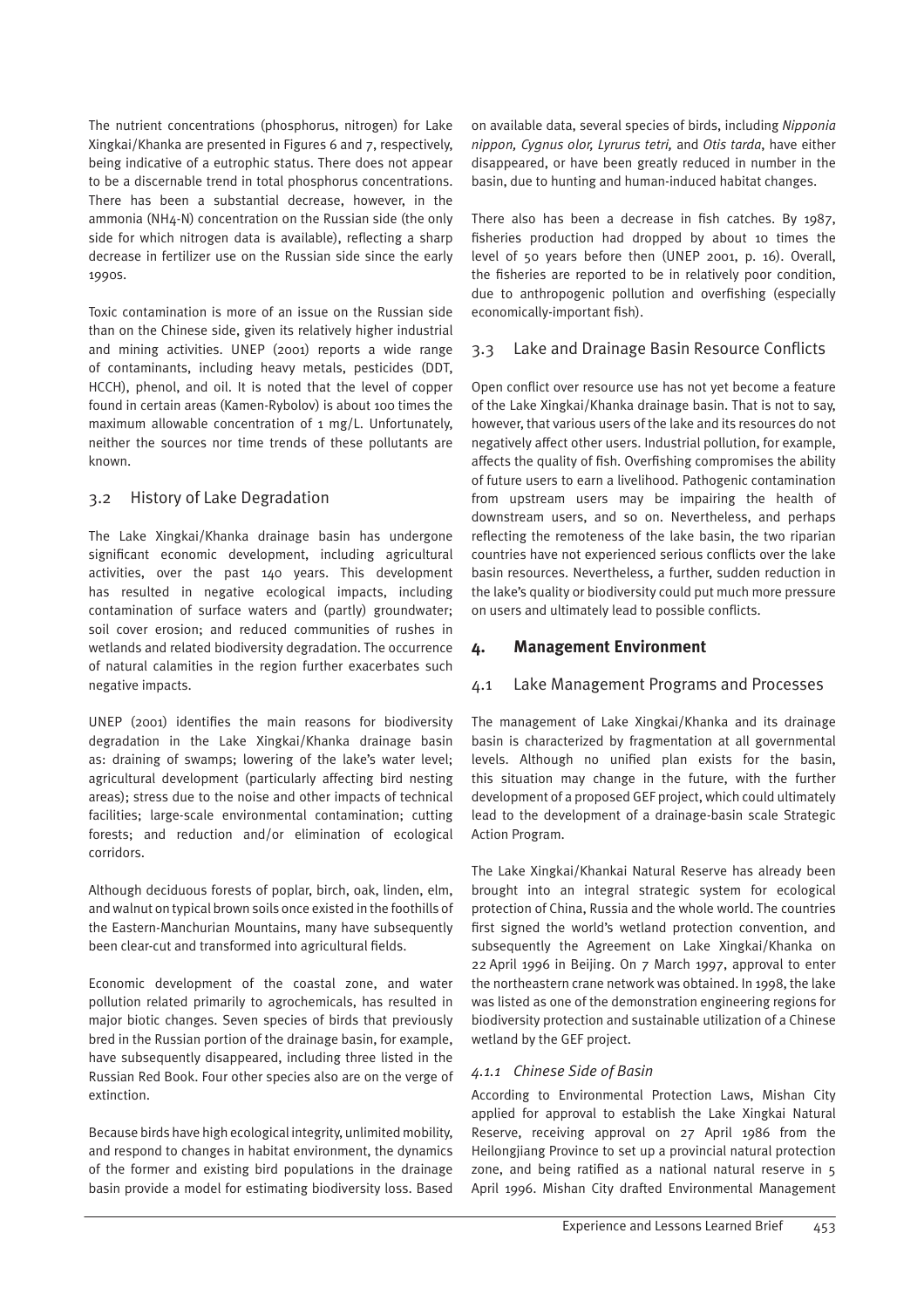

**Figure 2. Annual Average Suspended Solids Concentration (mg/L)** (Source: Derived from UNEP 2001, p. 30.).



**Figure 5. Annual Average Dissolved Oxygen (DO) Concentration (mg/L)** (Source: Derived from UNEP 2001, p. 30 with additional data provided by author).



**Figure 3. Annual Average Biochemical Oxygen Demand (BOD5) Concentration (mg/L)** (Source: Derived from UNEP 2001, p. 30, with additional data provided by author).



**Figure 4. Annual Average Chemical Oxygen Demand (COD) Concentration (mg/L)** (Source: Derived from UNEP 2001, p. 30 with additional data provided by author).



**Figure 6. Annual Average Total Phosphorus Concentration (mg/L)** (Source: Derived from UNEP 2001, p. 30.).



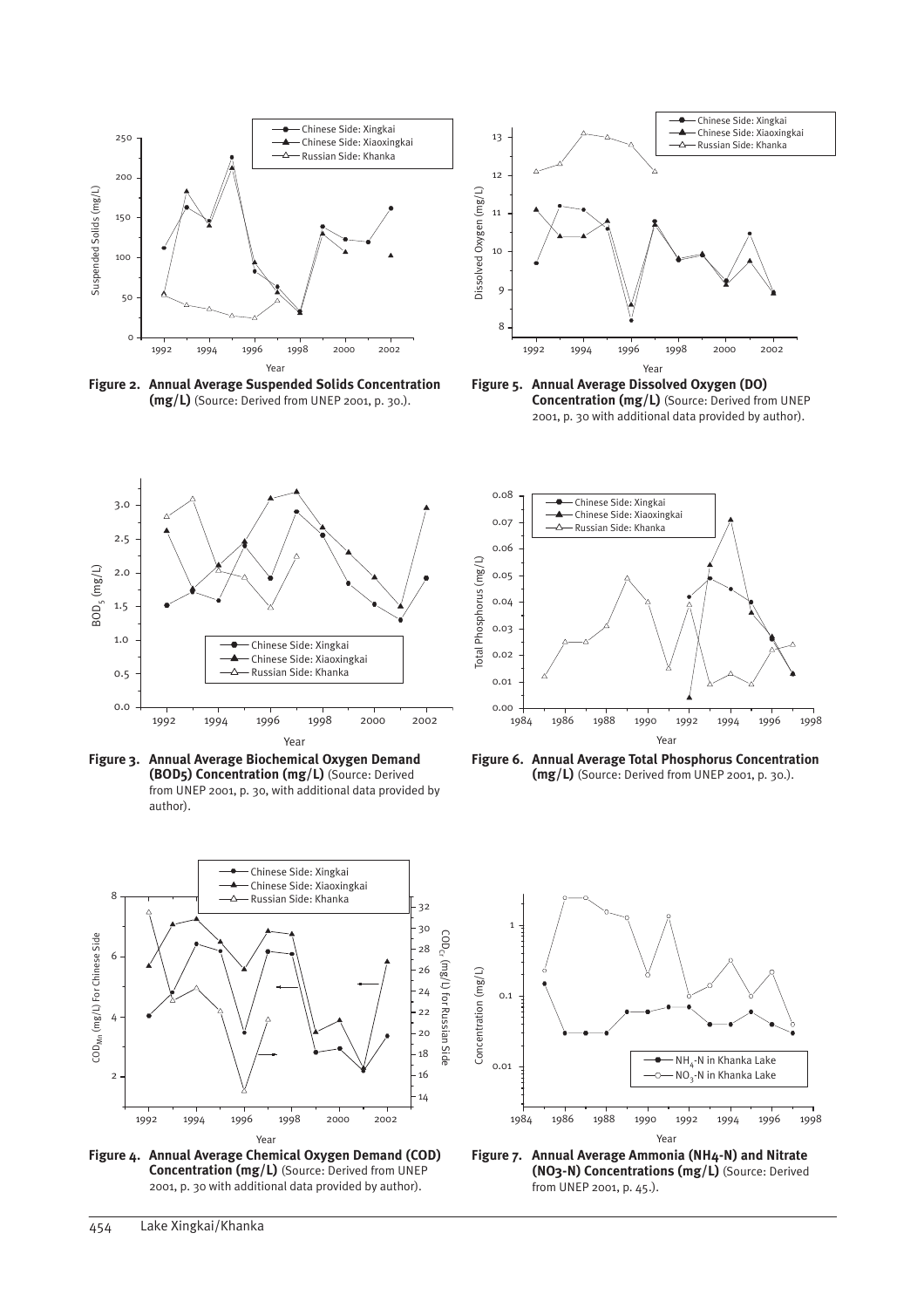measures for the Lake Xingkai Natural Reserve in 1994, based on national laws and regulations.

Based on the present condition of the lake and its wild animals and plants, the protection zone is divided into  $\frac{1}{3}$  functional zones: kernel zone, buffer zone and experimental zone. The kernel zone is further sub-divided into two sub-zones: Psammophyte kernel zone and swamp–wetland–waterbird kernel zone. The main protection species in the Psammophyte kernel Zone include Xingkai pine and other famous and precious plants. The main protection species in the swamp– wetland–waterbird kernel zone include Oriental white stork, red-crown crane, gold eagle and white-tailed sea eagle. The experimental zone is a base for wild animals. The function of the buffer zone is to prevent outside influences and damage to the kernel zone, as well as for experimental production research.

#### *4.1.2 Russian Side of Basin*

The specific protected natural territories in the Lake Khanka drainage basin are presently represented by three categories: the Khankaisky State Nature Reserve, nature monuments and wetlands of international meaning.

**Lake Khanka "wetland of international meaning".** The administration of Primorsky Kray enacted the decree "About wetlands of Lake Khanka of international meaning," and the appropriate regulations about these wetlands of international meaning, in 1995. Unfortunately, the borders of the given wetlands are still not legalized. The wetland borders probably will not spread outside of the limits of the buffer protected zones of the Khankaisky Reserve.

**The Khankaisky State Nature Reserve.** The reserve was established by the Russian party for the purpose of fulfilling obligations under the Ramsar Convention "On wetlands of international meaning mainly as habitats of waterfowl." During the signing of the Ramsar Convention, the amelioration of wetlands in Lake Khanka drainage basin had not yet been conducted, so the former Soviet Union had declared an area of 310,000 hectares in the Khanka Lake basin as falling under the convention. By the time the reserve was created (1989–1990), the main part of the wetlands was ameliorated.

Thus, a nature protection complex consisting of protected nature sites of four gradations was created, including sites of the Khankaisky State Nature Reserve; specific protected zones; protected zone of special assignment; and protected zone of common assignment. Each protected zone has its own objects and appropriate protection regime. However, because of the fragmentation of protected zones, as well as a lack of enforcement, the prohibited activities in these areas have not yet been significantly curtailed.

#### 4.2 Reduction of Lake Stresses

The most important reduction in stresses on the lake came unexpectedly in the early 1990s, a result of the downturn

of the Russian economy, which led to lower industrial and agricultural production on the Russian side, as well as a degree of de-population. Nutrient, pesticide and toxic contamination on the Russian side of the drainage basin is reported to have decreased as a result of this downturn. Water consumption for irrigation was reportedly 80% lower than previous levels in the Khankaisky district.

There have been moves on the Chinese side to relocate the Xingkaihu Farm, which is located in the center of the protection area, and to restore the reclaimed area. The Lake Xingkai Paper Mill, which was located in a key wetland area, has been closed.

Nevertheless, because much of the basin still lacks wastewater treatment facilities, as well as other pollution control measures, the total stresses on the lake cannot be considered as being controlled in a sustainable fashion.

Some current activities that may help reduce stresses to the lake include the following.

#### *4.2.1 Chinese Side of Basin*

**Construction of Qinglongshan Reservior in Jixi.** The main function of this project is to prevent flooding, facilitate irrigation and reduce pollution.

**Wastewater treatment projects.** A reed culturing and irrigation project (23.3 km2 ) is being carried out on the basis of the present oxidizing pond (0.2 km<sup>2</sup>). After this project is implemented, the wastewater can be treated to reach discharge standards, and the superficial wastewater discharged into the escape canal and subsequently flowing into Galatong River and eventually into Song'acha River. As a result, the wastewater impacts on Xingkai Lake will be reduced.

**Coordination activity.** The Lake Xingkai Natural Reserve is managed by  $4$  separate units. It is suggested that, under the direction of the local government, a unified protection committee must be organized. In this manner, the administration of the Lake Xingkai Natural Reserve can be carried out smoothly and effectively.

**Strictly enforcing the law.** According to the administration methods of Lake Xingkai Natural Reserve, it is necessary to carry out investigations of environmental protection activities. As an example, all activities regarding tree felling and agriculture are forbidden.

**Participating in international coordination.** Because the lake is a boundary water of Russia and China, it is necessary to conduct coordinated research, with both countries doing their best to protect the common environment.

**Constructing scientific research and studying the biodiversity base of the reserve.** Relevant activities include studying the migrating regularity of wild animals and birds, developing protective countermeasures, while at the same time carrying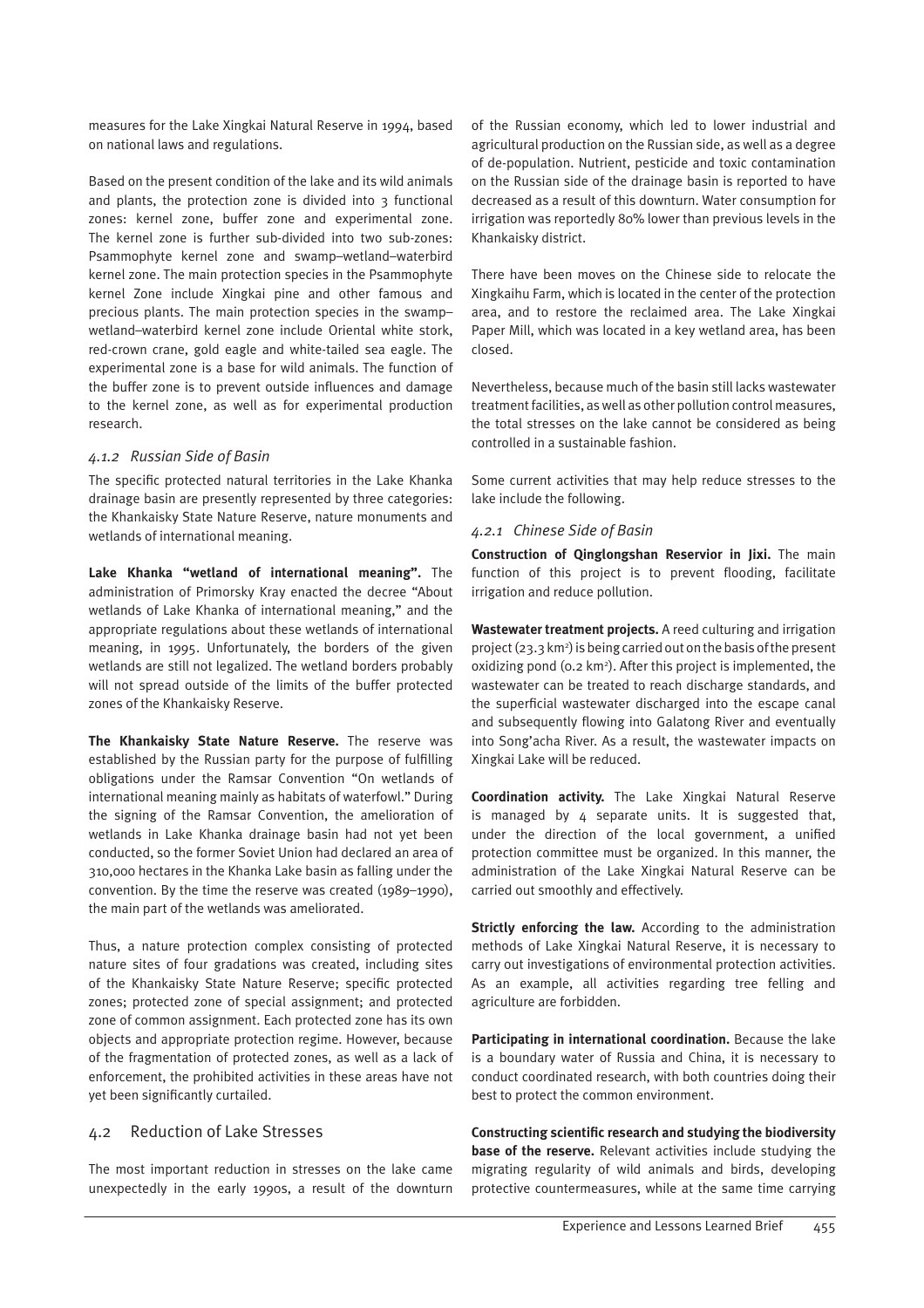out basic investigations and research work, scientific appraisals and effective habitat protection.

#### *4.2.2 Russian Side of Basin*

To reduce the risk of disastrous floods within the framework of federal target programs for protecting the population, a number of measures are planned for the Khanka Lake drainage basin. Realization of the elaborated program will significantly reduce the potential losses from disastrous floods. A major problem in implementing the considered program, however, is a funding deficiency.

# 4.3. Environmental Status

The environmental status of Lake Xingkai/Khanka and its drainage basin was previously discussed in Section 3.1.

# 4.4 Enabling Environment

# *4.4.1 The Critical Policy and Institutional Framework for Management*

**Russian Side of Basin.** The main document defining correct uses of water resources is the Water Code of the Russian Federation, adopted by the State Duma of the Russian Federation in 3 October 1995. The adoption of the Water Code, however, only began the process of shaping a new state system of water legislation. Its goal is the regulation of relations (and contradictions) between the Federation and its subjects, and between the subjects located in one river basin.

The main law that defines forest use is the Forest Code of the Russian Federation, adopted by the State Duma of the Russian Federation in 22 January 1997. The regulation of forest use, and the protection and reproduction of forests, are assigned to the united republican specialized Federal Forest Service, financed mainly from the federal budget.

The exploitation of fish resources is determined by the federal target program, "Development of Fishery of the Russian Federation", and legal acts of the Committee of the Russian Federation on fishery, as well as "Rules for fishery in Far Eastern reservoirs."

The exploitation of animal resources is determined by the federal law "On fauna", which determines the state ownership of objects of fauna, restrictions and interdictions for use of objects of fauna, conditions for habitat preservation, protection of fauna, regulation of census of fauna objects, and conditions for economic activity.

**Chinese Side of Basin.** Since the 1970s, China has paid more attention to environmental protection of the Lake Xingkai basin, as displayed in the implementation of a series of integral systems for laws, and regulations and management systems of organization. At present, environmental protection is identified in the master plans and annual plans for national economic development. Categories of natural protection zones are established, and a great deal of scientific research has been conducted in the theory, practice, engineering and technology of environmental protection. The environmental protection industry also is developing rather quickly.

Relevant environmentally-related laws, acts and criteria are as follows:

- Environmental Protection Law of People's Republic of China (PRC);
- Anti-Water Pollution Laws of PRC;
- Forest Laws of PRC;
- Quality Criterion of Surface Water Environment (GB 3838–2003);
- Comprehensive Criteria for Effluent-Discharging; and,
- Administration Regulation for Natural Reserves of Xingkai Lake.

#### *4.4.2 Quality of Lake Management Programs*

Considering the Russian side, the rather small area of the reserved territory was inadequate to ensure the proper conditions for preserving the biodiversity. On the other hand, it was all territory that had no economic value at the time the reserve was organized. Two-thirds of the main protected species of the reserve, for example, are located outside the reserve, including *Grus japonensis, Grus vipio, Ciconia boyciana,* etc. Accordingly, protected zones with various regimes of nature use were created in the reserve. They represent the buffers between territories intensively used for economic purposes, and territories with reserved regimes and a complete absence of economic activity.

There are numerous settlements in the Khanka Lake basin, including cities and urban settlements, whose inhabitants became accustomed from generation to generation to using the available natural resources for their own needs. As a result, there were intense social-political circumstances around the reserve, being further aggravated by the fact that these territories have no practical natural-orienting marks of relief.

Another complicating factor is the regular fluctuations of the lake level. In this regard, there is no constant shoreline for the lake. Rather, the descriptions of the reserve are characterized by such notions as "water's edge", "coastline", etc. Further, the borders of the reserve and protected zones are not clear for a large mass of the local population. There also is a difficulty with the understanding of the regime of nature use in each specific site.

The current intense social-economic situation in the country is reflected in the aggravation of the atmosphere around the reserve. The local inhabitants are now largely compelled to ensure their vital needs, using the local natural resources.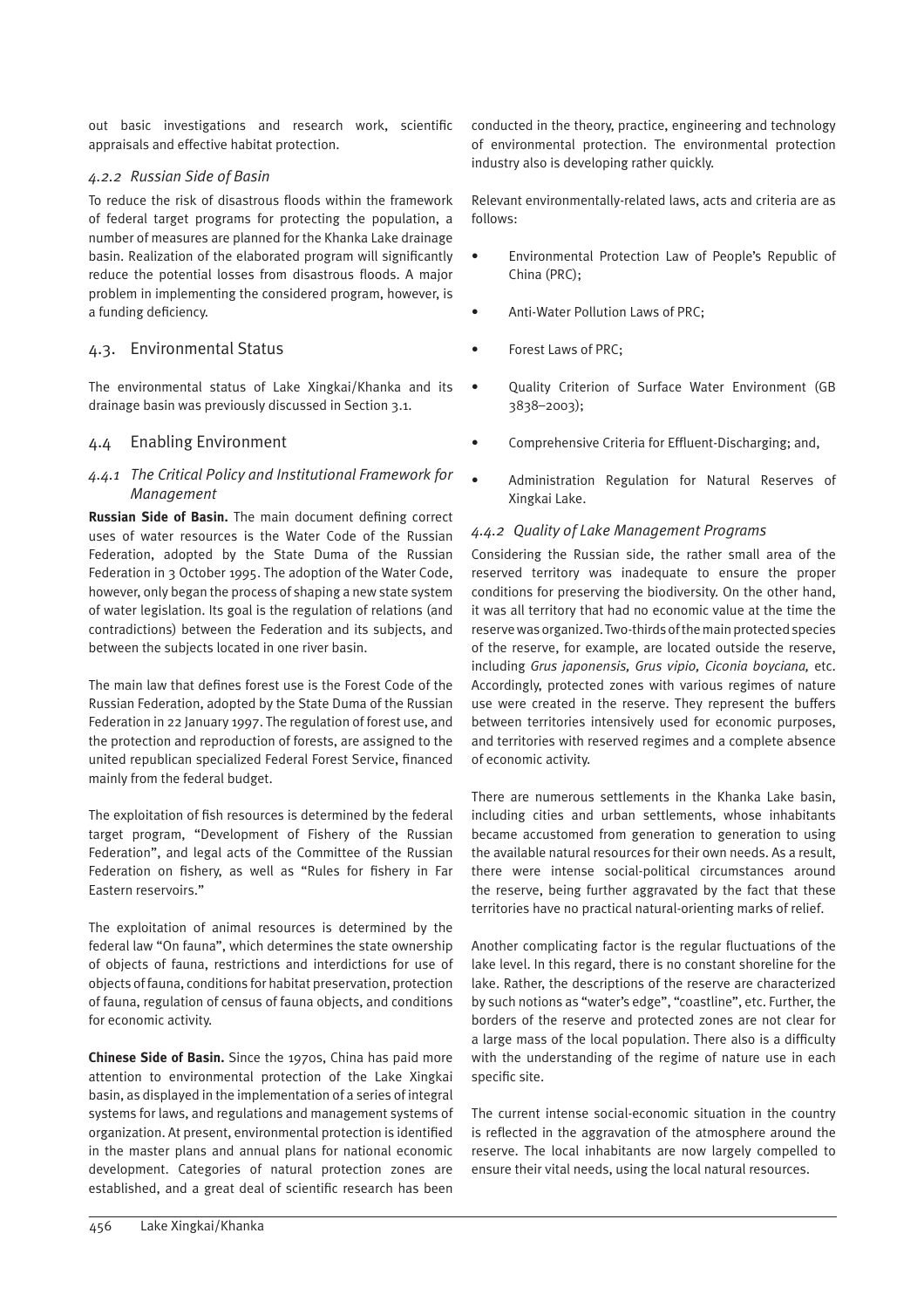The above-noted problems confronting the reserve have resulted in necessary revision of the boundaries of the protected zones and their regime. The negative influence of existing conditions was reinforced by the fact that, in the Federal Law "On specially protected natural territories", only one protected zone around the reserve is mentioned (i.e., creation of a complex of protected zones is not stipulated). At present, some coordination between the administrations of all districts on the protected zones has been carried out. A draft of a decree about the zones was prepared by the Primorsky Kray Governor, including agreement on expansion of the reserve territory in the Khorolsky district.

Overall, the system of specially-protected natural territories in the Russian part of the Khanka Lake basin requires further development. It requires an expansion of the reserve, and then solutions to conflict problems in its protected zones, as well as maintenance of a special protection regime, and creation of new protection of the existing monuments of nature. Additional financial resources will be required for all these activities.

#### *4.4.3 Stakeholder Involvement*

There are some NGO activities, notably the Khanka Lake Organization on the Russian side of the lake basin. Stakeholder participation in the overall management of the lake basin, however, is not high. On the other hand, at the international level, Chinese and Russian scientists were brought together within the context of the UNEP Diagnostic Analysis. It is hoped this sort of activity will continue to be further used to promote international cooperation and wider participation.

The governments of the two riparian countries worked with key stakeholders in both countries. Stakeholder consultation was organized 3 times during the project to discuss an action program and cooperation between the two riparian countries. Through the project, the two riparian countries identified issues for environmental management and the sustainable development of the lake basin through regional cooperation. Two institutes were designated by their respective national governments as focal institutes, including the Chinese Research Academy of Environmental Sciences (CRAES), and the Pacific Geographical Institute (PGI) Far-Eastern Branch, Russia Academy of Sciences in the Russian Federation.

#### *4.4.4 Linkages*

A number of regional cooperation activities have been carried out near the lake, including the USAID-US National Committee on US-China Relation project on land-use in the Wusuli/Ussuri River watershed, and WWF activities for biodiversity conservation in the Russian Federation. Specific agreement among the Provincial and Kray administration in the Wusuli/Ussuri River watershed includes articles on regional cooperation for Lake Xingkai/Khanka. The two riparian countries agreed to select joint actions through various international forums and agreements, such as the Memorandum of Understanding (25 May 1998) on the Wusuli/Ussuri River Basin among the Primorsky and Khabarovsky Kray (both in the Russian Federation) and Heilongjiang Province (in China),

with a focus on "joint planning of the coordinated system of protection facilities." This Memorandum of Understanding also set a goal of initiating applied scientific exchange in the areas of hydrology, watershed management, and related fields to devise plans for enhancing and maintaining water quality and fishery resources in Wusuli/Ussuri River and adjacent waterways. It also was proposed to the respective national governments through the Memorandum that the International Ussuli Commission (IUC) be established. Further, both the Lake Xingkai National Nature Reserve (China) and Khankaisky National Nature Reserve (Russian Federation) agreed to take steps to establish a joint international reserve for Lake Xingkai/Khanka, and to exchange scientific information and experiences.

# *4.4.5 Successes and Failures*

Unfortunately, regional cooperation for environmental protection and management has a short history in northeast Asia. Regional cooperation for Lake Xingkai/Khanka to improve relevant environmental, strategic policy and institutional coordination arrangements has not been achieved. The UNEPsponsored Diagnostic Analysis produced an analysis of the current state of the environment, and identified current and emerging environmental issues in the basin. Based on the information in the Diagnostic Analysis, a Regional Workshop was organized in Mishan, People's Republic of China, resulting in the development of recommendations for possible follow-up action.

The cooperative and collaborative spirit already demonstrated by the two riparian countries in these initial activities highlights their willingness to consider these and other possibilities. As previously noted, the continued cooperation of UNEP and its sister agencies within the United Nations system also would facilitate the blueprint of such activities, building on the excellent cooperative work already completed between China, Russia and UNEP.

The two riparian countries also developed their own monitoring and information management system. A lack of adequate technical and institutional capacity to collect, collate, analyze and store relevant data and information on the basin, however, hinders this effort. Further, a lack of dialogue on the monitoring and information exchange and joint planning for the basin has prevented harmonized and cost-effective management actions regarding transboundary environmental issues.

#### *4.4.6 Public Awareness Programs and Access to Information*

The UNEP (2001) report noted that in the basin, as elsewhere, people and organizations alike often engage in environmentally-unsustainable socio-economic development activities simply because of an inadequate awareness of the potential environmental damage of such activities. Thus, the two riparian countries must undertake public education and awareness activities directed to both identifying how people and organizations can cause environmental problems,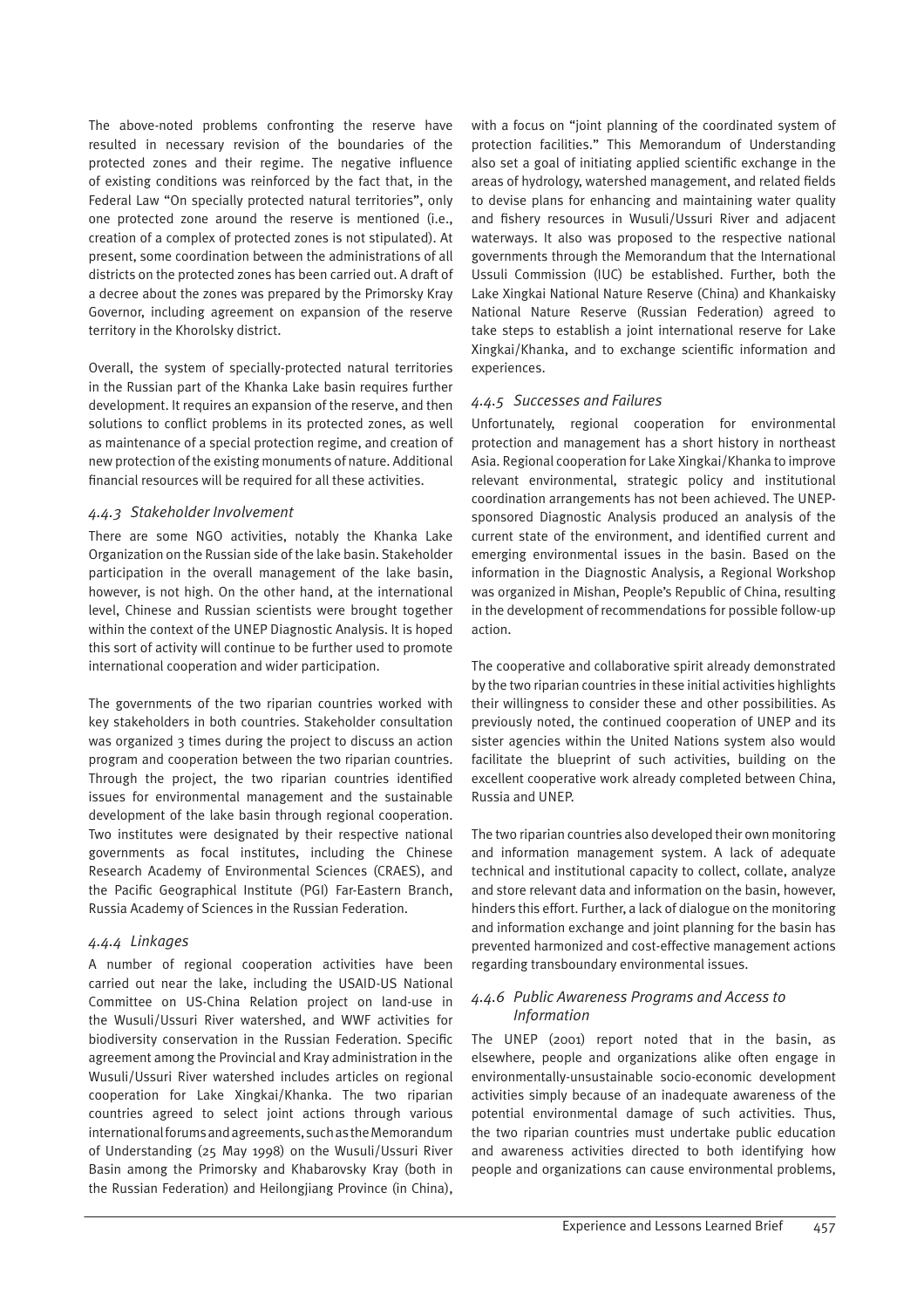and identifying their potential role in helping solve these problems.

The UNEP-sponsored Diagnostic Analysis project afforded some avenues for public awareness and education activities, including the written and electronic media, extension programs, school instruction, and work-related training.

#### *4.4.7 Past and Ongoing Financial Investment*

Although the two riparian countries want to support more protection for the lake and its drainage basin, they lack the financial resources to effectively do so. In fact, international support has been critical thus far. In 1998, in addition to supporting the Diagnostic Analysis of the Lake Xingkai/Khanka Basin, UNEP also proposed a new full-sized project for funding by the Global Environment Facility (GEF), addressing landbased threats to the Lake Xingkai/Khanka Basin Ecosystem within the Regional Framework for the Amur/Heilongjiang River Basin and Associated Continental and Sakhalin Island Coastal Area (Global Environment Facility 2003).

# **5. Lessons Learned**

# 5.1 Fragmentation of Responsibility Complicates Lake Basin Management

The border of China and Russia runs straight through Lake Xingkai/Khanka and both countries have approached the assessment and management of the lake and its resources primarily within the context of their national boundaries. One example of this is that many of the statistics in this report are given separately for the Chinese and Russian sides of the basin, making their interpretation and understanding within the context of the entire lake system difficult to comprehend. Not only do the citizens on each side of the border speak a different language, but even the scientists use different methods, as illustrated in the different types of COD tests reported (COD<sub>c</sub>, versus COD<sub>Mp</sub>). Furthermore, this report compiled the individual maps of the partial lake basins from the two countries to provide the map of the lake and its entire drainage basin, as illustrated in Figure 1. Previous reports such as the UNEP (2002) Diagnostic Analysis have shown the lake basin divided into two parts, with the lake cut in the middle.

However, even without international borders, fragmentation exists at the national levels. As noted above, within China, the lake belongs to the People's Government of Mishan City (including 2 towns and 6 villages), Xingkaihu State Farm, Xingkaihu Agriculture Factory of Heilongjiang Province and the Army. On the Russian side, Primorsky Kray consists of six administrative districts (Khankaisky, Spassky, Pogranichny, Khorolsky, Mikhailovsky and Chernigovsky) with one major city, Spassk-Dalny, situated in the lake basin. Even the relatively small Lake Xingkai Nature Reserve on the Chinese side is managed by four different administrative units. This sort of fragmentation of authority and responsibility greatly hinders effective management of Lake Xingkai/Khanka and its resources.

In short, the most significant problem affecting the sustainable use of Lake Xingkai/Khanka is the lack of a central, unified authority to manage the lake and its resources throughout its drainage basin, resulting in a fragmented management approach.

## 5.2 Humans Can Profoundly Change the Scope of a Drainage Basin

The term drainage basin itself is not straightforward in the Lake Xingkai/Khanka case. Construction of the flood diversion canals and sluice gates on the Muling River have dramatically altered the natural hydrology and extent of the Lake Xingkai/ Khanka basin by allowing part of the flood waters from the Muling River basin to enter the lake. In particular, flood waters entering through the Muxing flood diversion course can eventually enter Lake Xingkai/Khanka. Although this engineering effort was initiated to provide flood protection to the citizens and crops in the downstream river basin, the river flows through a number of major cities and towns in its journey to the lake, receiving wastewaters from these cities along its journey. Unfortunately, there is very little wastewater treatment in the basin, resulting in the potential of causing both health and environmental impacts on the lake with the influx of floodwaters. The absence of adequate wastewater treatment in the relatively highly populated cities and towns along the Muling River means that such inputs can dramatically change the lake's water quality and hydrology.

# 5.3 For Protected Areas, Designation Must Be Followed by Enforcement

One of the unfortunate themes running through the brief for both sides of the basin is the lack of enforcement of rules designed to conserve protected areas. Cynically, it seems easier to designate an area "protected" than to take painful socio-economic measures to actually protect it. Both sides have designated Ramsar sites and nature reserves. However, as noted above, prohibited activities in these areas have not yet been significantly curtailed. For example, substantial irrigation and industrial activity takes place in some of these protected areas.

The protected areas themselves suffer from poor designation, which is in part due to the natural situation at the lake, which experiences seasonal fluctuations in water area and lacks practical natural-orienting marks of relief. The brief noted that difficulty defining a "water's edge" or "coastline" contributes to the confusion of the local population. All of this is taking place against the backdrop of poor economic conditions facing people who traditionally used the areas. It is not surprising that illegal activities continue to occur.

# 5.4 The State of Future Stresses is Hard to Predict

The decline in economic activity on the Russian side of the basin following the dissolution of the Soviet Union has led to